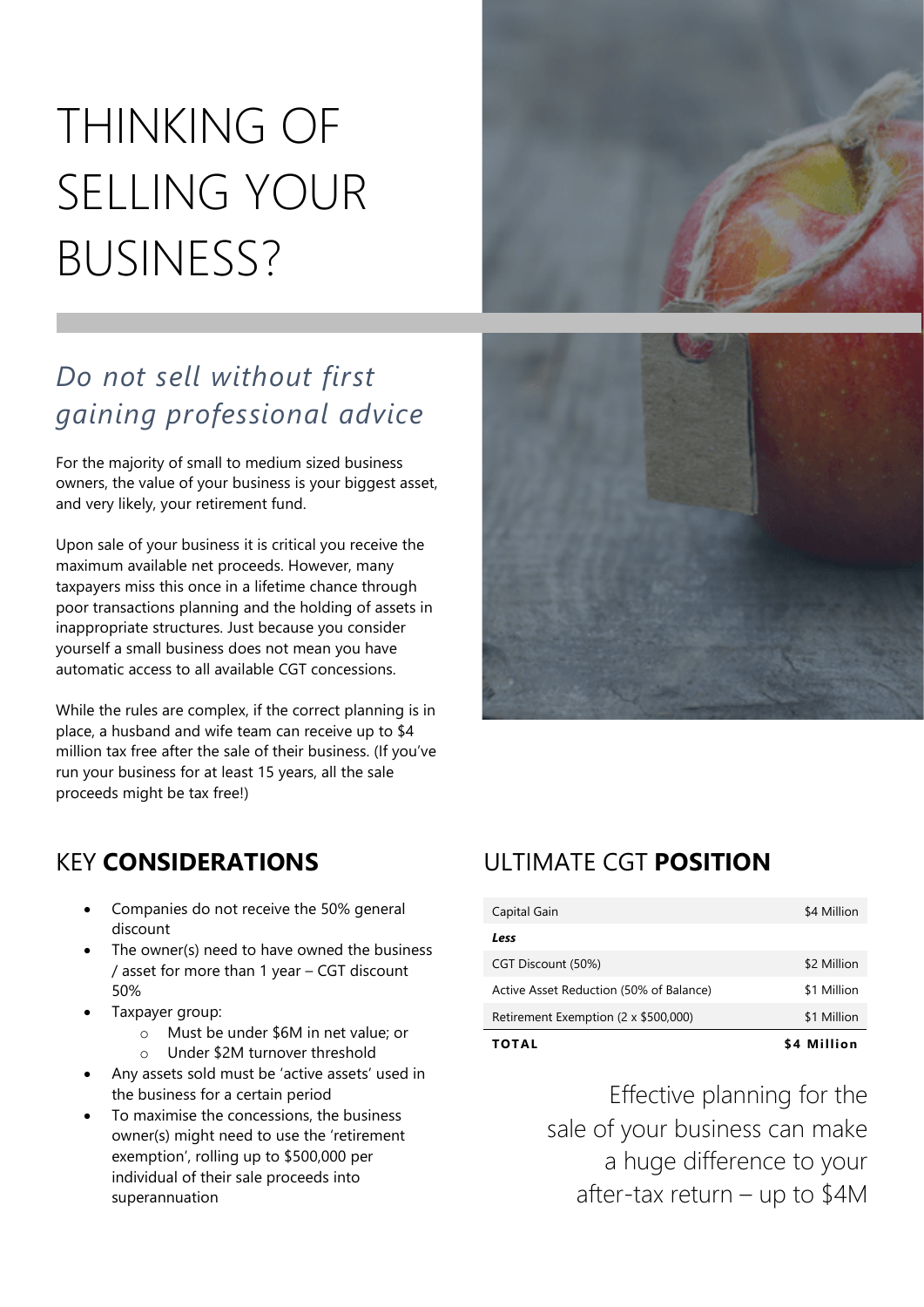## HERE IS AN **EXAMPLE**

A client approached us with a plan to sell their business in two years' time. The business was owned in a company structure and because the client had time on their side, we were able to implement a solution to ensure all considerations were met. Below is a comparison study showing the change in the client's net result, assuming the final capital gain is paid out to an individual from the company, before and after our meeting with them.

|                                 | <b>BEFORE</b> | AFTER  |
|---------------------------------|---------------|--------|
| <b>Business Goodwill</b>        | \$3.0M        | \$3.0M |
| <b>Business Premises</b>        | \$1.5M        | \$1.5M |
| <b>Investment Properties</b>    | \$800k        | \$800k |
| Cash/Shares/Managed Funds       | \$1.0M        | \$400k |
| Value of Family Home            | \$1.0M        | \$1.0M |
| Value of Superannuation         | \$500k        | \$1.1M |
| Less                            |               |        |
| Family Home (excluded asset)    | \$1.0M        | \$1.0M |
| Superannuation (excluded asset) | \$500k        | \$1.1M |
| <b>TOTAL ASSETS INCLUDED</b>    | \$6.3M        | \$5.7M |

As you can see above, by converting \$600,000 of liquid assets (cash/shares) and making a non-concessional contribution to superannuation, the small business CGT concessions can now be applied as the total asset values included for the small business calculations is now under \$6M. So, after executing the above simple strategy what result can we achieve after sale of business goodwill:

|                                              | <b>BEFORE</b> | AFTER  |
|----------------------------------------------|---------------|--------|
| Capital Gain                                 | \$3.0M        | \$3.0M |
| Less                                         |               |        |
| CGT Discount (50%)*                          | Nil           | \$1,5M |
| Active Asset Reduction (50% of Bal)*         | Nil           | \$750k |
| Retirement Exemption $(2 \times $500,000)^*$ | Nil           | \$750k |
| Assessable Capital Gain                      | \$3.0M        | Nil    |
| TOTAL                                        | \$825,000     | Nil    |

*\* Without proper advice, the business was unable to meet the conditions to access small business CGT concessions – as such, the entire capital gain has become taxable in the hands of the company.* Without expert advice, results like this may not be achieved. There are two very common explanations why business owners miss these generous tax concessions, these being:

- 1. You leave it too late to inform your advisors about your intention to sell; or
- 2. Your advisors do not have a thorough understanding of the legislation and the possible restructuring opportunities

As taxation specialists, our focus is on providing the best possible outcome for business owners.

### SELLING YOUR BUSINESS FOR **MAXIMUM NET WORTH**

You face the real chance of missing out on the generous small business capital gains tax concessions through a lack of pre-sale planning. Poor planning in this area could result in you losing potentially \$1 million in legitimate tax concessions. As an example, if you currently operate out of a company (Pty Ltd) structure you are NOT eligible for the 50% general discount on capital gains.

Timing is critical, almost all restructure options are lost once you have signed a contract, even super contributions made post contract date are invalid when looking at the \$6M net asset test.

For an obligation free review on how our capital gains tax solutions can help secure your future, before you sell, we have a couple of questions for you.

| QUESTIONNAIRE                                                                                                                                                                                                       |            |  |
|---------------------------------------------------------------------------------------------------------------------------------------------------------------------------------------------------------------------|------------|--|
| <b>Entity Name</b>                                                                                                                                                                                                  |            |  |
| Date of Purchased                                                                                                                                                                                                   |            |  |
| Cost Base / Purchase Price                                                                                                                                                                                          | \$         |  |
| <b>Estimated Sale Price</b>                                                                                                                                                                                         | \$         |  |
| Capital Losses (e.g. ASX shares at a loss)                                                                                                                                                                          | \$         |  |
| <b>Estimated Date of Sale</b>                                                                                                                                                                                       | \$         |  |
| Asset being sold is active                                                                                                                                                                                          | Yes.<br>No |  |
| An asset is an active asset if it has been used while carrying on a business by the owner, an<br>affiliate or an entity connected to the owner. If you are selling the entire business the<br>answer should be yes. |            |  |
| Asset owned by business                                                                                                                                                                                             |            |  |

continuously for at least 15 years, just before the sale  $\Box$  Yes  $\Box$  No